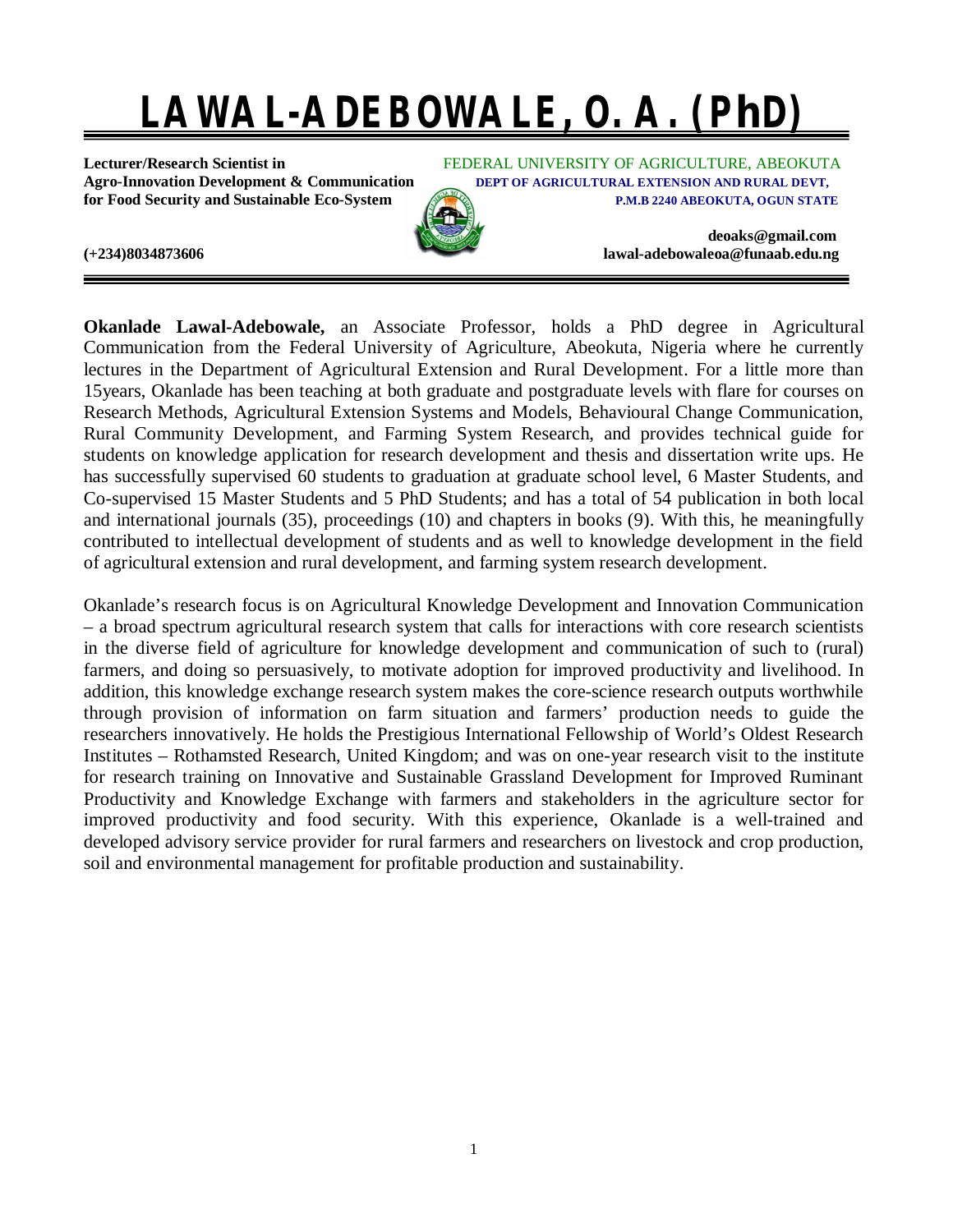## **01. PERSONAL**

| Name (Surname first): | LAWAL-ADEBOWALE Okanlade Adesokan                                                                                                                                                   |
|-----------------------|-------------------------------------------------------------------------------------------------------------------------------------------------------------------------------------|
|                       | September 2, 1970                                                                                                                                                                   |
|                       | Mushin, Lagos                                                                                                                                                                       |
|                       | Male                                                                                                                                                                                |
|                       | Married                                                                                                                                                                             |
|                       | Nigerian                                                                                                                                                                            |
|                       | Ogun State                                                                                                                                                                          |
|                       | Dept of Agricultural Extension and Rural Development,                                                                                                                               |
|                       | Federal University of Agriculture, P.M.B. 2240, Abeokuta, Ogun                                                                                                                      |
|                       | State, Nigeria                                                                                                                                                                      |
|                       | +2348034873606                                                                                                                                                                      |
|                       | deoaks@gmail.com; lawal-adebowaleoa@unaab.edu.ng                                                                                                                                    |
|                       | Date of Birth:<br>iii. Place of Birth:<br>iv. Sex:<br>v. Marital Status:<br>vi. Nationality:<br>vii. State of Origin:<br>viii. Contact Address:<br>ix. Phone:<br>x. E-mail Address: |

## **02. EDUCATIONAL BACKGROUND**

#### **i. Educational Institutions Attended (with dates)**

| a. Federal University of Agriculture, Abeokuta | $2005 - 2009$ |
|------------------------------------------------|---------------|
| b. Federal University of Agriculture, Abeokuta | $1999 - 2002$ |
| c. Federal University of Agriculture, Abeokuta | $1990 - 1997$ |
| d. Metropolitan College, Isolo, Lagos          | $1983 - 1988$ |

## **ii. Academic and Professional Qualifications (with dates)**

| a. PhD (Agricultural Communication)                 | 2009 |
|-----------------------------------------------------|------|
| b. M. Agric (Agric Extension and Rural Devt)        | 2002 |
| c. Bachelor of Agriculture                          | 1997 |
| d. West African School Certificate (Ordinary Level) | 1988 |

#### **iii. Prizes/Honour/Scholarship/National and International Recognition**

- a. Rothamsted International Fellowship (RIF 2018) for research on ASSIST project (Achieving Sustainable Agriculture System); by Rothamsted International, Harpenden Herts, United Kingdom
- b. Team Research Grant (TETFUND FRG 008, 2017) on biopesticide formulation and commercialisation in Nigeria; by Tertiary Education Trust Fund (TETFUND), Federal Government of Nigeria (under the leadership of Prof. J. J. Atungwu)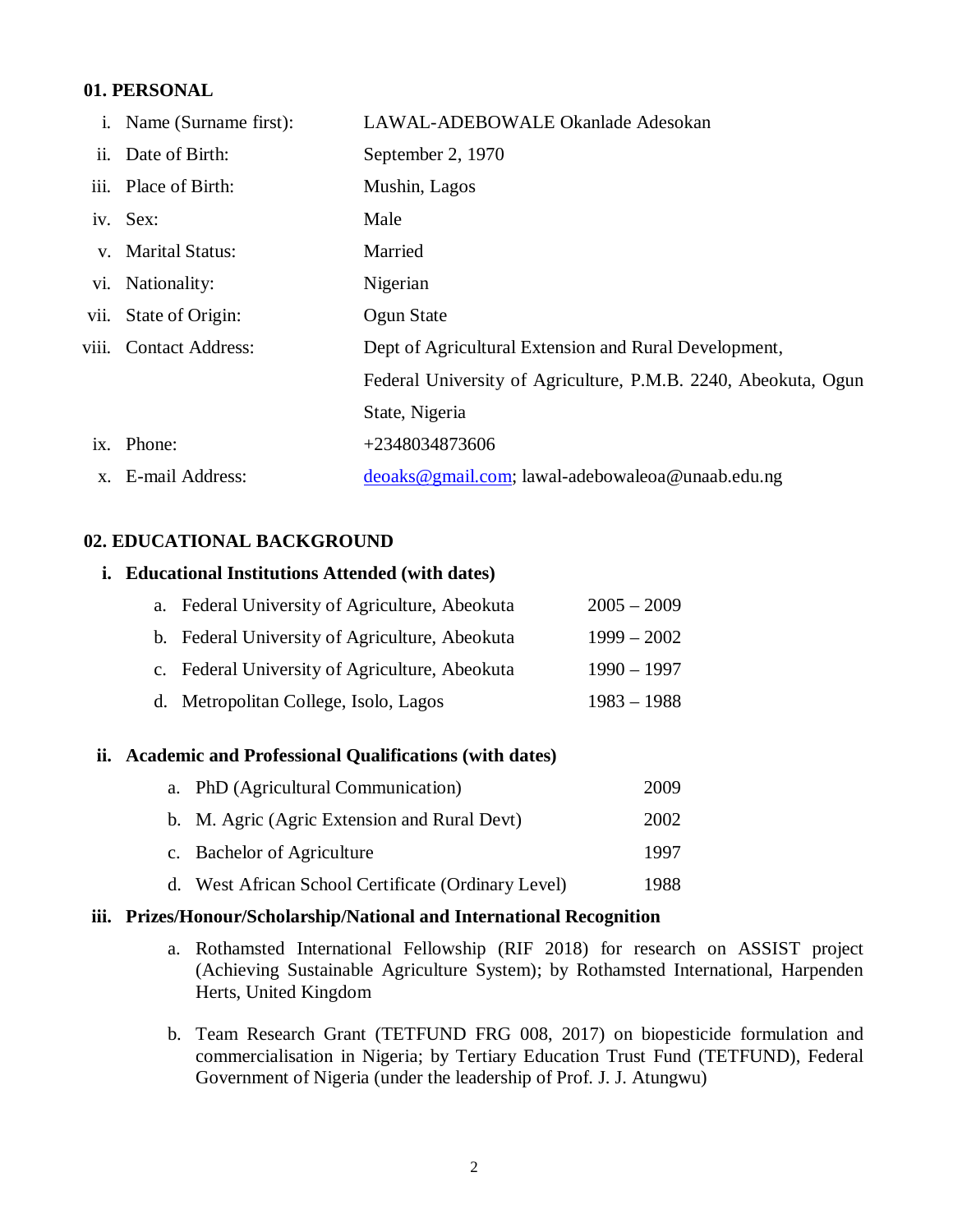- c. Team Research Grant (TETFUND FRG 012, 2017) on pasture production and conservation; by Tertiary Education Trust Fund (TETFUND), Federal Government of Nigeria (under the leadership of Dr (Mrs) V. O. A. Ojo)
- d. Bursary for Conference Attendance by the International Rural Sociological Association (IRSA) for the 2016 Conference held August 10 – 14, at Ryerson University, Toronto, Canada.
- e. Team Research Grant (DGM 1, 2012) on pastoral production system and mitigation of ecosystem degradation; by the Directorate of Grant Management (DGM), Federal University of Agriculture, Abeokuta, Ogun State, Nigeria (under the leadership of Prof. J. A. Olanite)
- f. Team Research Grant (IRG 20, 2010) on rice production among farmer groups in Ekiti and Ogun States, Nigeria; by the Institute of Food Security, Environmental Resources and Agricultural Research (IFSERAR), Federal University of Agriculture, Abeokuta, Ogun State, Nigeria (Under the leadership of Prof. (Mrs) C. A. Afolami).
- g. Team Research Grant (IRG 15, 2010) on food and status of rural dwellers in Nigeria; by the Institute of Food Security, Environmental Resources and Agricultural Research (IFSERAR), Federal University of Agriculture, Abeokuta, Ogun State, Nigeria (Under the leadership of Dr (Mrs) I. Olayiwola).
- h. Research Grant (RG 188) in support of PhD work by Research and Development Centre (RESDEC), Federal University of Agriculture, Abeokuta, Ogun State, Nigeria.

## **03. WORK EXPERIENCE**

|      | i. Visiting worker/Researcher – Rothamsted Research, North Wyke,<br>Okehampton Devon, United Kingdom | 2019 till date |
|------|------------------------------------------------------------------------------------------------------|----------------|
| ii.  | Reader – Federal University of Agriculture, Abeokuta,<br>Ogun State, Nigeria.                        | $2015 - 2019$  |
| iii. | Senior Lecturer – Federal University of Agriculture, Abeokuta,<br>Ogun State, Nigeria.               | $2012 - 2015$  |
|      | iv. Lecturer I – Federal University of Agriculture, Abeokuta,<br>Ogun State, Nigeria.                | $2009 - 2012$  |
|      | v. Lecturer II – Federal University of Agriculture, Abeokuta,<br>Ogun State, Nigeria.                | $2006 - 2009$  |
|      | vi. Assistant Lecturer - Federal University of Agriculture, Abeokuta,<br>Ogun State, Nigeria.        | $2003 - 2006$  |
| vii. | Agricultural Officer - Agro Services Corporation, Abeokuta,<br>Ogun State.                           | $1999 - 2001$  |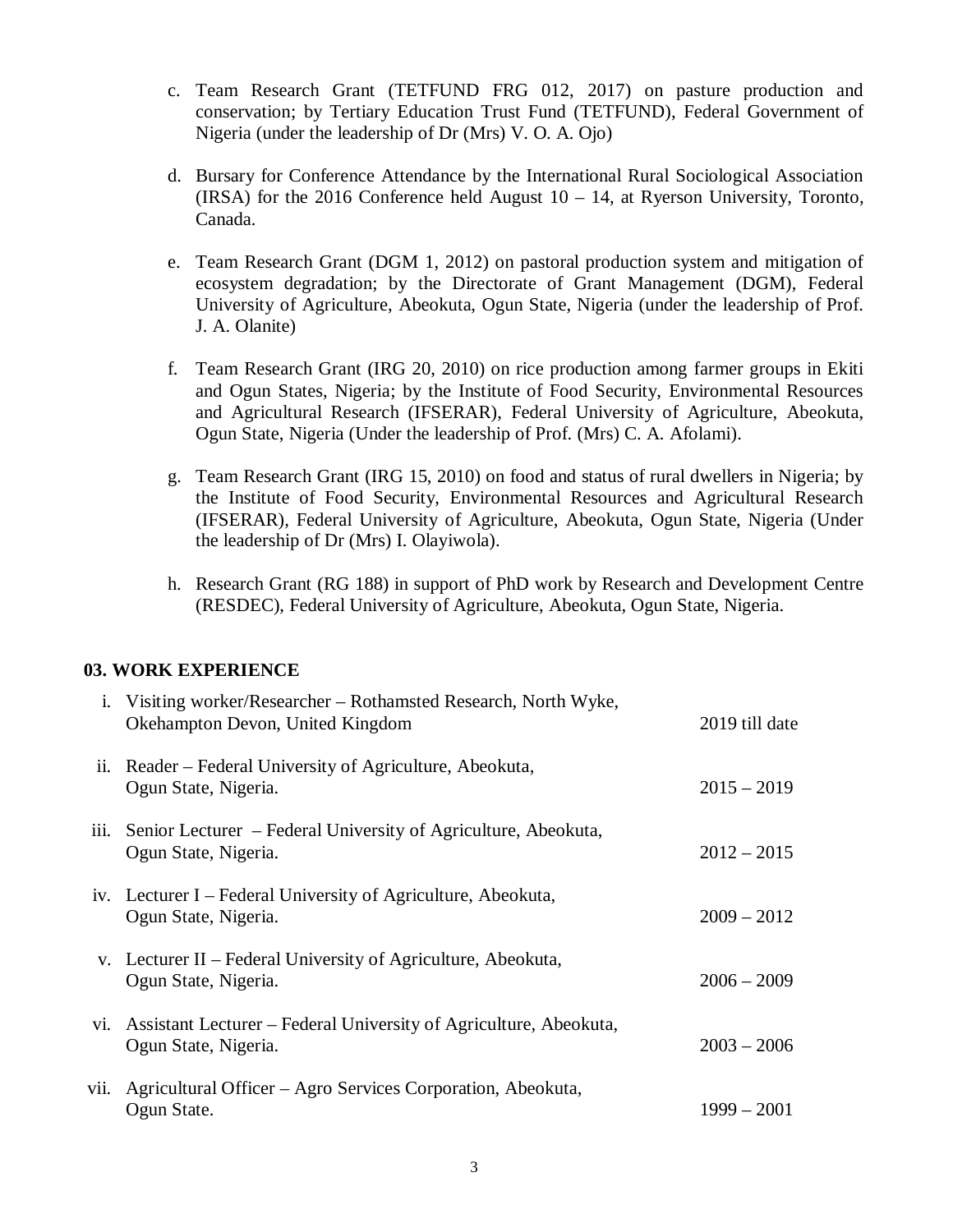#### **viii. Courses taught in the university over the years**

#### **Undergraduate courses**

- i. ARD 202: Principles and Practice of Agricultural Extension and Rural Sociology
- ii. ARD 401: Agricultural Communication
- iii. ARD 502: Rural Community Development and Social Change
- iv. AGS 597: Project seminar I
- v. AGS 598: Project Seminar II
- vi. AGP 599: Project Supervision
- vii. FPY 422: Field/Rural Community Trips Extension Component of the Farm Practical Year
- viii. FWM 307: Principles and Philosophy of Forestry and Wildlife Extension

## **Postgraduate courses**

- ix. ARD 708: Development Communication
- x. ARD 803: Measurement and Scaling
- xi. ARD 813: Research Methodology
- xii. ARD 810: Seminar in Extension
- xiii. ARD 816: Agricultural Knowledge Management
- xiv. ARD 812: Media Broadcast and Production
- xv. ARD 819: Communicating Change
- xvi. COM 801: Communication Research Methods
- xvii. COM 814: Media Broadcast Production
- xviii. COM 840: Advanced Social Statistics

## **04. SPECIAL UNIVERSITY ASSIGNMENTS/COMMUNITY SERVICE**

## **a. Special Duties:**

|      | i. College Representative, COLBIOS College Board.                                                                         | 2018 till date |
|------|---------------------------------------------------------------------------------------------------------------------------|----------------|
| ii.  | Postgraduate Coordinator, Department of Agricultural Extension and<br>Rural Development, FUNAAB                           | 2014 till date |
| iii. | Chairman, Ad-hoc Committee on Development of Modalities for<br>College (COLAMRUD) Award to Outstanding Staff and Students | 2014           |
|      | iv. Member, Senate Committee on Examination and Records (SECOCER)                                                         | 2012 till date |
|      | v. College Representative, COLPLANT College Board.                                                                        | 2012 till 2018 |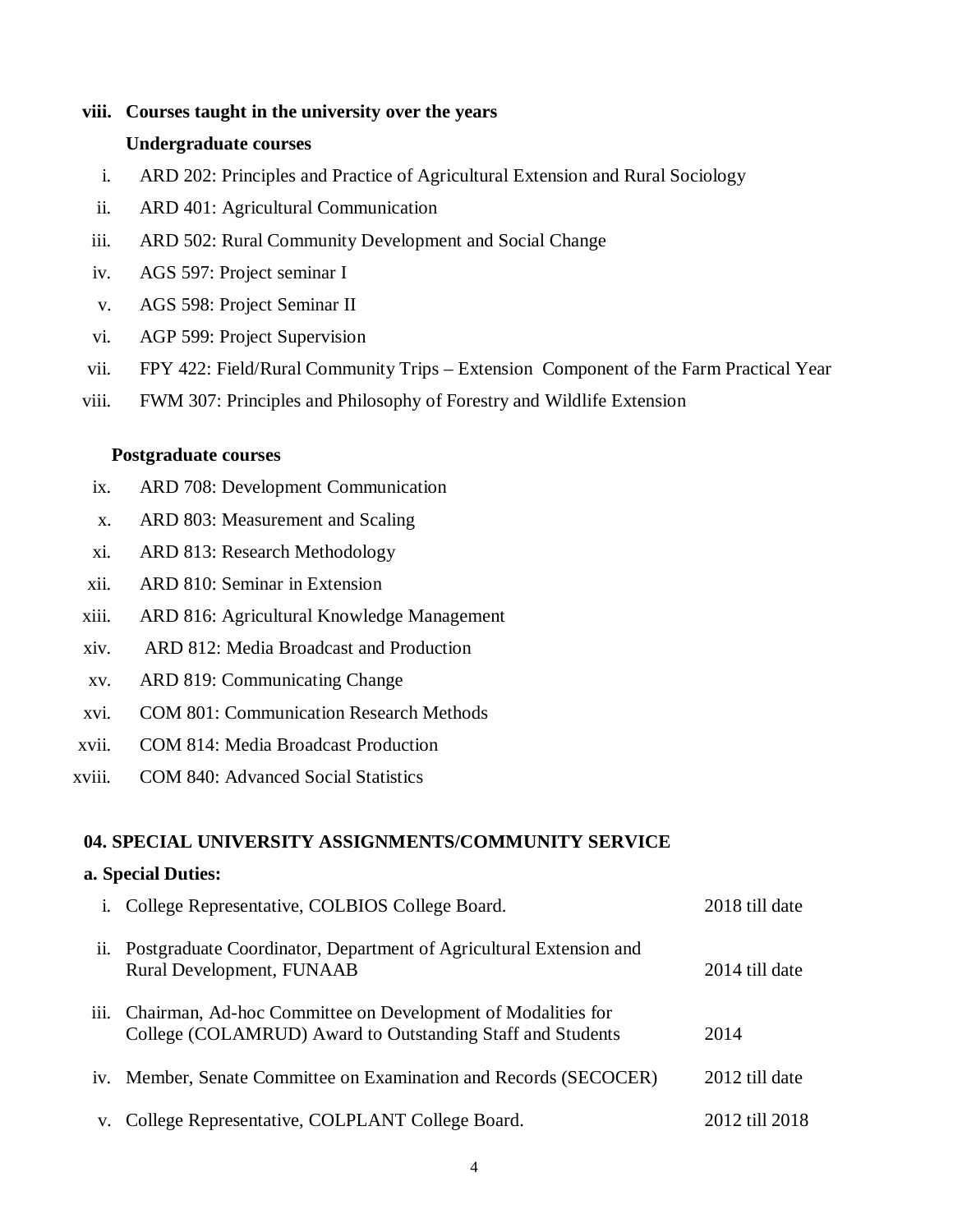|             | vi. Coordinator and Instructor, Agricultural Extension Practice (FPY 422)<br>component of the Community Based Farming Scheme (COBFAS).                                      | $2011 - 2014$  |
|-------------|-----------------------------------------------------------------------------------------------------------------------------------------------------------------------------|----------------|
| vii.        | Coordinator, Undergraduate Project and Seminar for the Department,<br>Agricultural Extension and Rural Development.                                                         | $2011 - 2014$  |
| viii.       | Coordinator, Part-Time Degree Programme for the Department,<br>Agricultural Extension and Rural Development.                                                                | $2011 - 2014$  |
| ix.         | Member, College Committee on Examination and Records (COCER).                                                                                                               | 2010 till date |
| X.          | Member, Senate Ad-hoc Committee on Development of New Result<br>Processing Package.                                                                                         | 2010           |
| xi.         | Member, Socioeconomic and Food Security sub-sector of the Institute<br>of Food Security, Environmental Resources and Agricultural Research<br>(IFSERAR).                    | $2010 - 2012$  |
| xii.        | College Representative, Student Industrial and Work Experience<br>Committee (SIWECO).                                                                                       | $2010 - 2012$  |
| xiii.       | College Representative, COLNAS College Board.                                                                                                                               | $2010 - 2012$  |
|             | xiv. Member, COLAMRUD Publicity Committee.                                                                                                                                  | $2010 - 2012$  |
| XV.         | Student Level Adviser for 500 level and FNG students.                                                                                                                       | $2009 - 2010$  |
|             | xvi. Member, COLAMRUCS' Committee on 2009 Convocation Exhibition.                                                                                                           | 2009           |
| xvii.       | Coordinator and Instructor, Agricultural Extension Practice (FPY 410).<br>component of the Farm Practical Year Programme.                                                   | $2005 - 2011$  |
|             | xviii. Member, Teaching and Farm Management Committee (TEFAMAC).                                                                                                            | $2003 - 2012$  |
| xix.<br>XX. | Examination/Result Processing Officer for the Department,<br>Agricultural Extension and Rural Development.<br>Course Coordinator, ARD 502 - Rural Community Development and | $2003 - 2014$  |
|             | Social Change.                                                                                                                                                              | $2003 - 2012$  |

## **b. Rendered Community Services**

- i. **Radio Broadcasting** of *Iroyin Ferejogi* (Yoruba version of daily newspaper review) on FUNAAB Radio 89.5 FM (the Sound of Abundance/*Ohun iro opo yanturu*) from Nov 2018 till date
- ii. **Resource Person** on FUNAAB Radio programmes intermittently featuring on Boiling Point, Agro-mind's Wealth and AMREC's Agriculture Radio Broadcast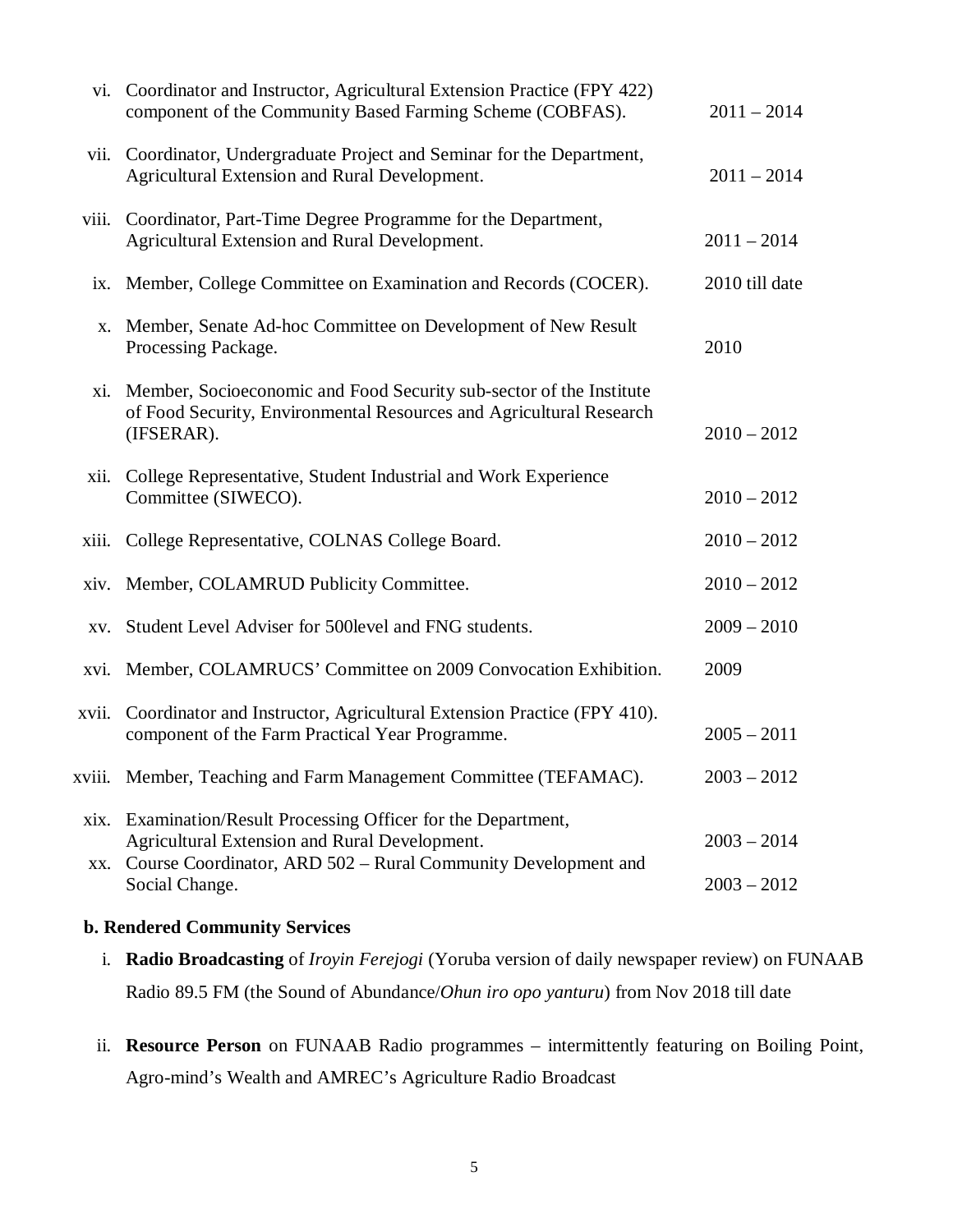- iii. **External Examiner:** College of Animal Health and Production Technology, Moore Plantation, Ibadan, Oyo State. 2016/17 and 2017/2018 academic sessions
- iv. **Regular Reviewer on** Journal of Agricultural Science and Environment JASE, and Journal of Humanity, Social Science and Creative Arts – JHSSCA Federal University of Agriculture, Abeokuta; International Journal of Education Using Information and Communication Technologies – IJEDICT, University of West Indies; Journal of Organic Agriculture and Environment, by Association of Organic Agriculture Project in Tertiary Institutions in Nigeria (OAPTIN) 2015 till date
- v. **Guest Speaker** on The Place of Information Technology in Agriculture at the 9<sup>th</sup> Annual Edition of Information Technology Development Contest on **E-Agriculture: Panacea for Economic Sustainability** organised by Nigeria Computer Society (NCS), Ogun State Chapter and held between Nov 22 and 23, 2018, at Chrisland University, Abeokuta
- vi. **Resource Person** on **Information and Communication Technology Applications in Agricultural Extension Practice and its Potential Adaptation in the Nigerian Context** at oneday workshop on **Effective Record Keeping and Information Management,** organized by the Agricultural Media Resources and Extension Centre of the Federal University of Agriculture, Abeokuta and held on July 21, 2018, at the Federal University of Agriculture, Abeokuta, Nigeria
- vii. **Resource Person** on **ICT in Management of Agricultural Information: A Practical Guide for Agricultural Administrators in the Nigerian Agricultural System** at one-day workshop for Agricultural Extension Personnel, organised by Agricultural Media Resources and Extension Centre (AMREC), Federal University of Agriculture, Abeokuta, Ogun State; held on July 23, 2013, at the Federal University of Agriculture, Abeokuta, Nigeria
- viii. **Resource Person** on **Understanding the Use of Statistical Package for Social Science (SPSS) in Research Development**; at one-day workshop organised by Nigeria Computer Society (NCS), Ogun State Chapter held between May 15 and 16, 2012, at International Scholar Centre, Federal University of Agriculture, Abeokuta
- ix. **External Examiner:** Federal College of Agriculture, Moore Plantation, Ibadan, Oyo State. 2016/17 and 2017/2018 academic sessions, 2008/2009 Academic Session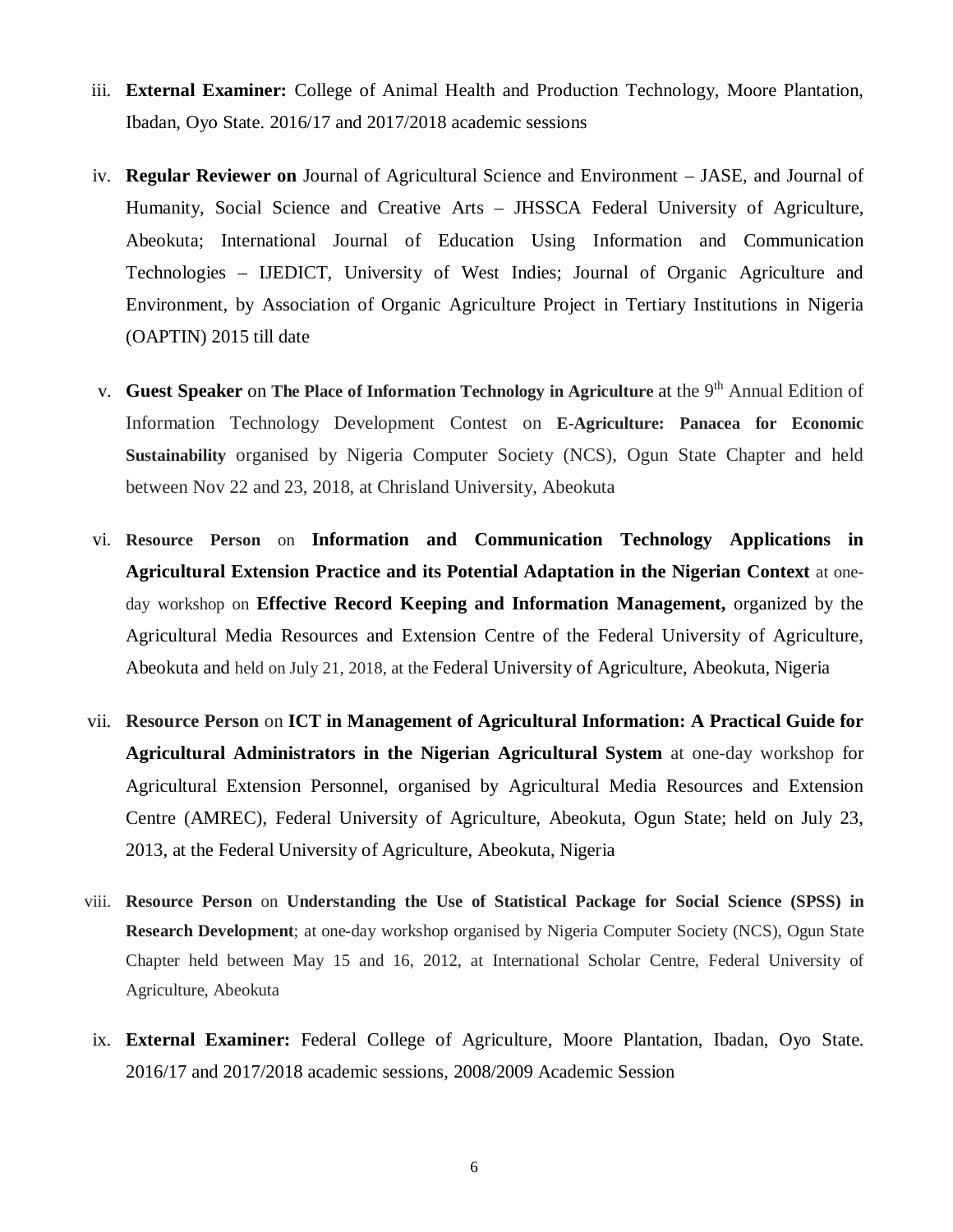# **5.0 TRAINING PROGRAMME ATTENDED**

| i.    | Maximising the value of home grown forage. A workshop on grazing<br>and livestock management organised by Rothamsted Research, North<br>Wyke, Okehampton Devon, United Kingdom                                                                                                                                                | April 5, 2019         |
|-------|-------------------------------------------------------------------------------------------------------------------------------------------------------------------------------------------------------------------------------------------------------------------------------------------------------------------------------|-----------------------|
| ii.   | Research Grant Sourcing and Proposal Writing. A training<br>workshop organised by the Directorate of Grant Management,<br>Federal University of Agriculture, Abeokuta                                                                                                                                                         | Oct $10 - 11$ , 2018  |
| iii.  | The knowledge Management Ecosystem: Concept and Tools.<br>A workshop on Knowledge management Organised by the<br>International Association of Agricultural Specialists (IAALD)-Africa<br>in conjunction with The Centre for Agricultural and Rural Cooperative<br>(CTA) held at Leriba Hotel and Spa, Centurion, South Africa | May 31 2018           |
| iv.   | The Place of Cooperative Organisation in a Depressed Economy.<br>A One-day Annual State-wide Seminar for Cooperative Stakeholders,<br>Organised by Ogun State Ministry of Community Development and<br>Cooperatives (Cooperative Service Department) held Federal College<br>of Education, Abeokuta                           | October 2016          |
|       | v. Grant-Winning Professors and Strategic Mentoring. Professorial<br>Retreat, Organised by Directorate of Grants Management (DGM),<br>Federal University of Agriculture, Abeokuta                                                                                                                                             | July $12 - 13$ , 2016 |
| vi.   | Building Academic Leadership Capacity for Higher Education in<br>the 21 <sup>st</sup> Century. A one-day Capacity Building Workshop organised<br>by Centre for Innovation and Strategy in Learning and Teaching,<br>(CILST) Federal University of Agriculture, Abeokuta,                                                      | June 21, 2016         |
| vii.  | Managing Cooperatives for Proper Accounting. A one-day<br>Seminar Organised by UNAAB Cooperative and Multipurpose<br>Society in conjunction with the Ogun State Ministry of Community<br>Development and Cooperatives (Cooperative Service Department)<br>Federal University of Agriculture, Abeokuta                         | March 30, 2016        |
| viii. | Advanced Digital Appreciation Programme for Tertiary Institutions<br>(ADAPTI) – ICT Training Workshop organised by the Nigerian<br>Communication Commission (NCC), held at the Federal University<br>of Agriculture, Abeokuta                                                                                                 | May $11 - 15$ , 2014. |
|       | ix. Ethics and Ethos of Teaching in the University - Training Workshop<br>organised by the Federal University of Agriculture, Abeokuta,                                                                                                                                                                                       | April $9 - 10$ , 2008 |
| Х.    | Extension Orientation Workshop for Academic Staff - Organised by<br>the Agricultural Media Resources and Extension Centre (AMREC),<br>Federal University of Agriculture, Abeokuta, Nigeria,                                                                                                                                   | April 18 - 19, 2006   |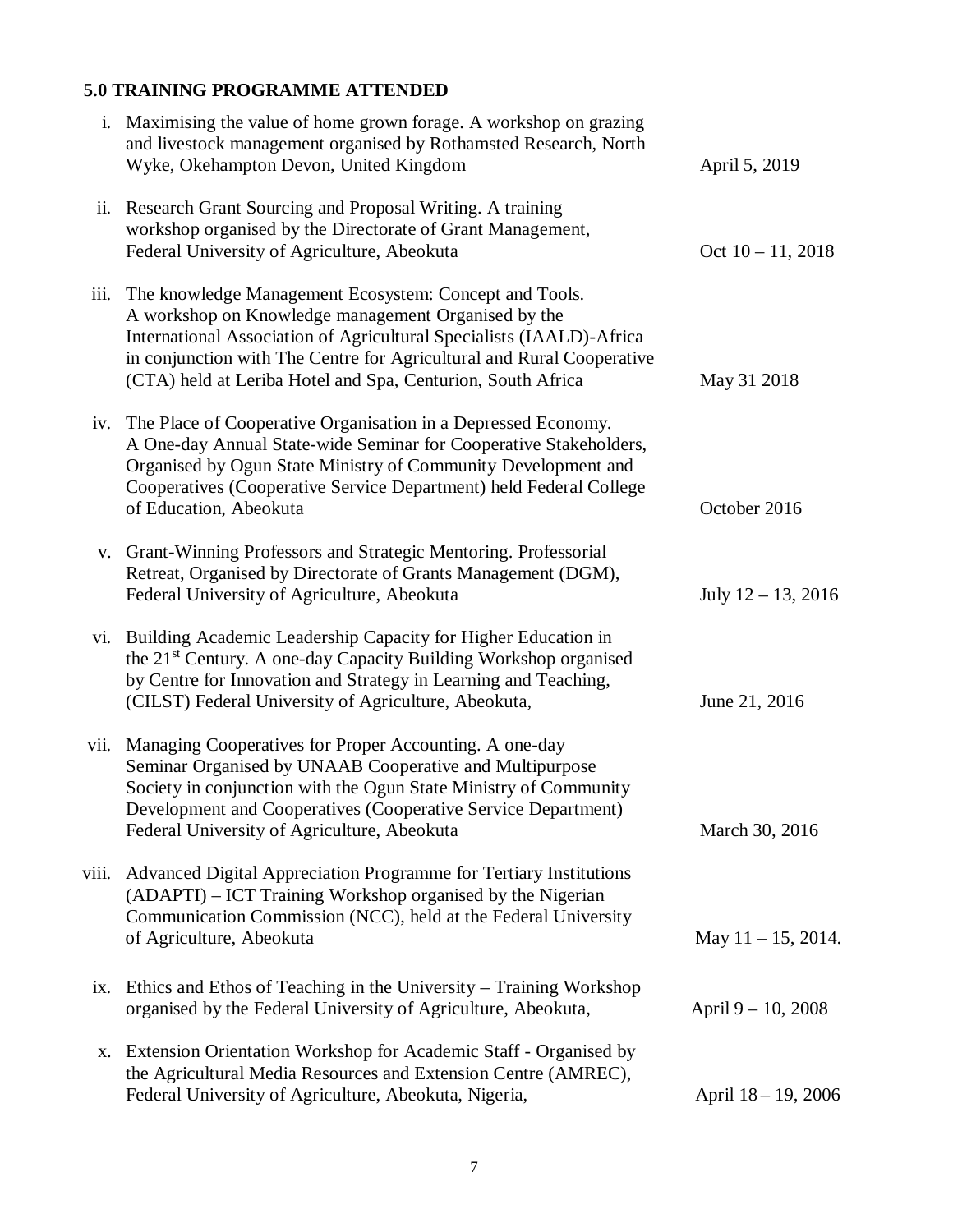xi. Writing Grant-Winning Proposals – Training Workshop Organized by the Research and Development Centre (RESDEC), Federal University of Agriculture, Abeokuta, Nigeria, January 4 – 6, 2006

# **06. COMMENDATION**

- i. Vice-Chancellor's commendation for the return of unspent Farm Practical Year (FPY) funds (with a letter dated April 29, 2010)
- ii. Vice-Chancellor's commendation for the return of unspent Farm Practical Year (FPY) funds (with a letter dated March 27, 2009)

# **07. PROFESSIONAL ASSOCIATION MEMBERSHIP**

- i. Agricultural Society of Nigeria (ASN)
- ii. Nigerian Association of Evaluators (NAE)
- iii. Agricultural Extension Society of Nigeria (AESON)
- iv. Farm Management Association of Nigeria (FAMAN)
- v. Rural Sociological Association of Nigerian (RuSAN)
- vi. Nigerian Forum for Agricultural and Advisory Services (NIFAAS)
- vii. Association of Agricultural Information Specialists (IAALD) Africa
- viii. African Society for Information and Communication Technology (ASICT)
- ix. European Geosciences Union Assembly (EGU Assembly; Membership number 324926)

# **08. RESEARCH INTEREST**

- i. Agricultural knowledge Development and Innovation Communication
- ii. Information and Communication Technology in Agriculture
- iii. Research-Extension-Farmer Linkage System
- iv. Agricultural Extension and Education issues
- v. Rural Livelihood and Development
- vi. Farming System Research

# **09. PUBLICATIONS**

## **a. Dissertation**

- i. Information and Communication Technology usage in Research-Extension-Farmer Linkage System for Agricultural Development in Southwest Nigeria (PhD Thesis, 2009)
- ii. Assessment of Rainfall Distribution Pattern and Its Implications for Planning Agricultural Extension Programme in Ogun State (M. Agric. Dissertation, 2002)
- iii. Indigenous Technology Use and Its Transfer Linkages: The Case of Cassava Production in UNAAB Extension Villages (First degree project, 1997)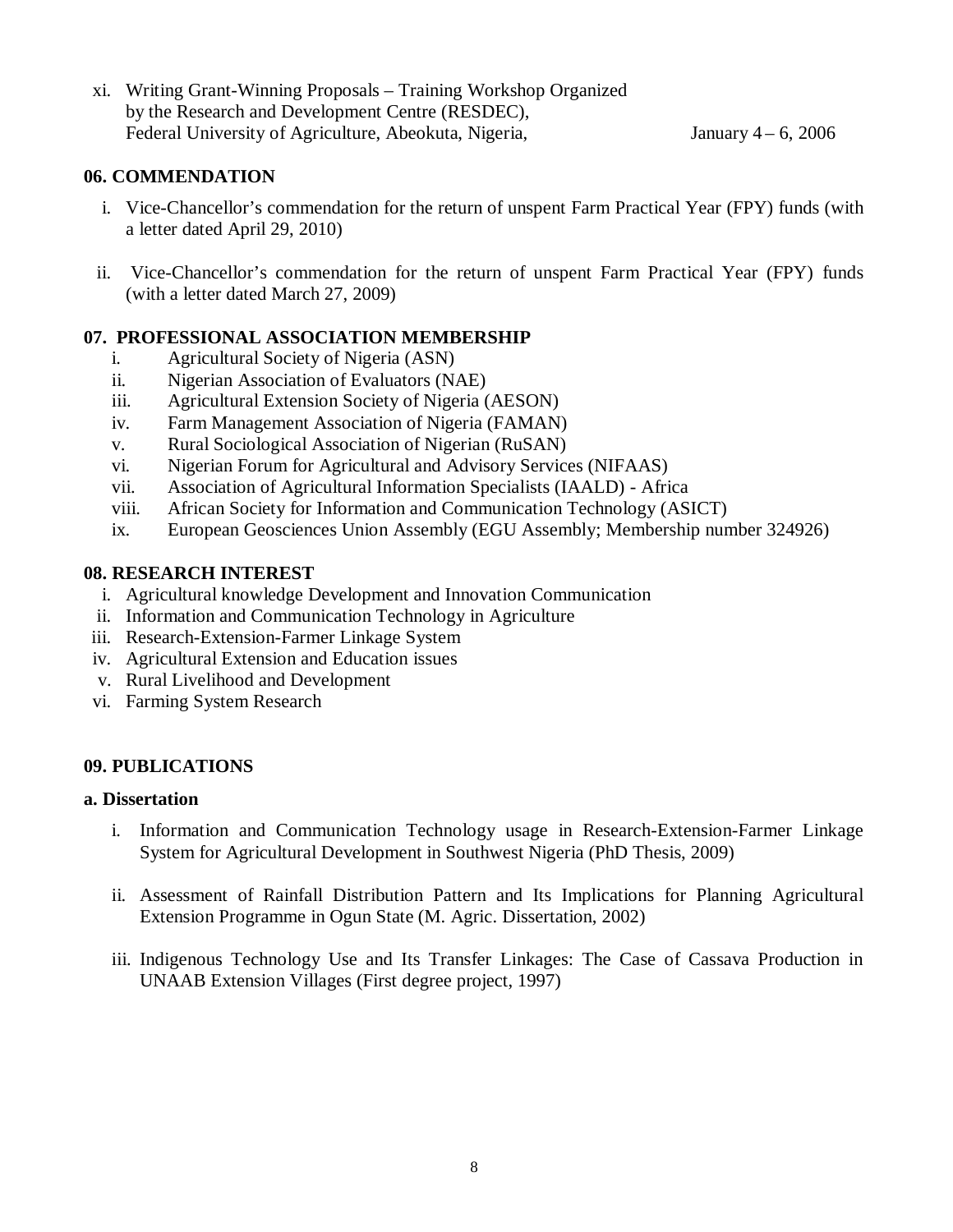## **b. Journal Articles**

- 1. **Lawal-Adebowle, O. A.** (2018). Crop-livestock integration: The ensuing conflicts and resolution strategies among rural dwellers in Ogun State. *Journal of Rural Development* 37(1), 95=114. Published by the National Institute of Rural Development, Rajendranagar, Hyderabad, India. **DOI**: 10.25175/jrd/2018/v37/i1/122693
- 2. **Lawal-Adebowale,** O. A., Ayinde, I. A., Olanite, J. A., Ojo, V. O. A., Onifade, O. S. Jolaoso, A. O. and Arigbede. A. M. (2018). Pastoralists' grazing systems and eco-related outcomes in Yewa Division of Ogun State, Nigeria. *Tropical Grasslands–Forrajes Tropicales, 6(1):* 93– 103. Published by the International Center for Tropical Agriculture (CIAT), Celi Colombia. Accessible through DOI: 10.17138/TGFT(6)93-103
- 3. **Lawal-Adebowle, O. A.** (2018). Geospatial and socioeconomic traits encumbering tractorisation of farmland among crop farmers in Ogun State, Nigeria. *Journal of Water and Land Development,* **38, xx–xx.** (In press). Published by Polish Academy of Sciences, Institute of Technology and Life Sciences. Falenty, Poland.
- 4. **Lawal-Adebowale, O. A.** (2017). Effect of mobile telecommunication technologies on globalization of Nigerian rural areas. *Journal of Rural Social Sciences, 32(2), 20-36.* Published by the Southern Rural Sociological Association, Western Kentucky University, United States of America. <http://journalofruralsocialsciences.org/pages/Articles/>JRSS%202017%2032/2/ JRSS%202017%2032%202%2020-36.pdf
- 5. **Lawal-Adebowale, O. A.** (2017). Effectiveness and sustainability of remedial actions for land restoration in Abeokuta urban communities, Ogun state, Nigeria. *Journal of Water and Land Development. 32*, 53- 61. DOI: 10.1515/jwld-2017-0006. Published by Polish Academy of Sciences, Institute of Technology and Life Sciences. Falenty, Poland. [http://www.itp.edu.pl/wydawnictwo/journal/32\\_2017\\_I\\_III/Lawal%20Abedowale.pdf](http://www.itp.edu.pl/wydawnictwo/journal/32_2017_I_III/Lawal%20Abedowale.pdf)
- 6. **Lawal-Adebowale, O. A.** (2017). Essentialities of digital technology incorporation in research tasks by agro-researchers in Southwest Nigerian Farming Zone. *International Journal of ICT Research in Africa and Middle East*, 6 (2), 1 - 13. Published by IGI Publishing, United States of America. Available online at [www.igi-global.com/article/agro-research-extensionpersonnel](http://www.igi-global.com/article/agro-research-extensionpersonnel-)knowledge/68380
- 7. **Lawal-Adebowale, O. A.** (2017). An overview of traditional livestock management system and its potentials as organic meat source in Nigeria. *Journal of Organic Agriculture and Environment, 5(2),* 78-92. Published by Association of Organic Agriculture Project in Tertiary Institutions in Nigeria (OAPTIN). <http://www.oaptinjournal.org>
- 8. Oso, O.A., Oyeyinka, R. A., **Lawal-Adebowale, O. A.** and Akerele, D. (2017). Organizational Reward and Job Tension among Nigerian Agriculture Researchers: Implications on Personnel Work-Attitudes. *Pacific Journal of Science and Technology, 18*(2), 221– 228. Published by Aakamai University, USA. Available at <http://www.akamaiuniversity.us/PJST.htm.>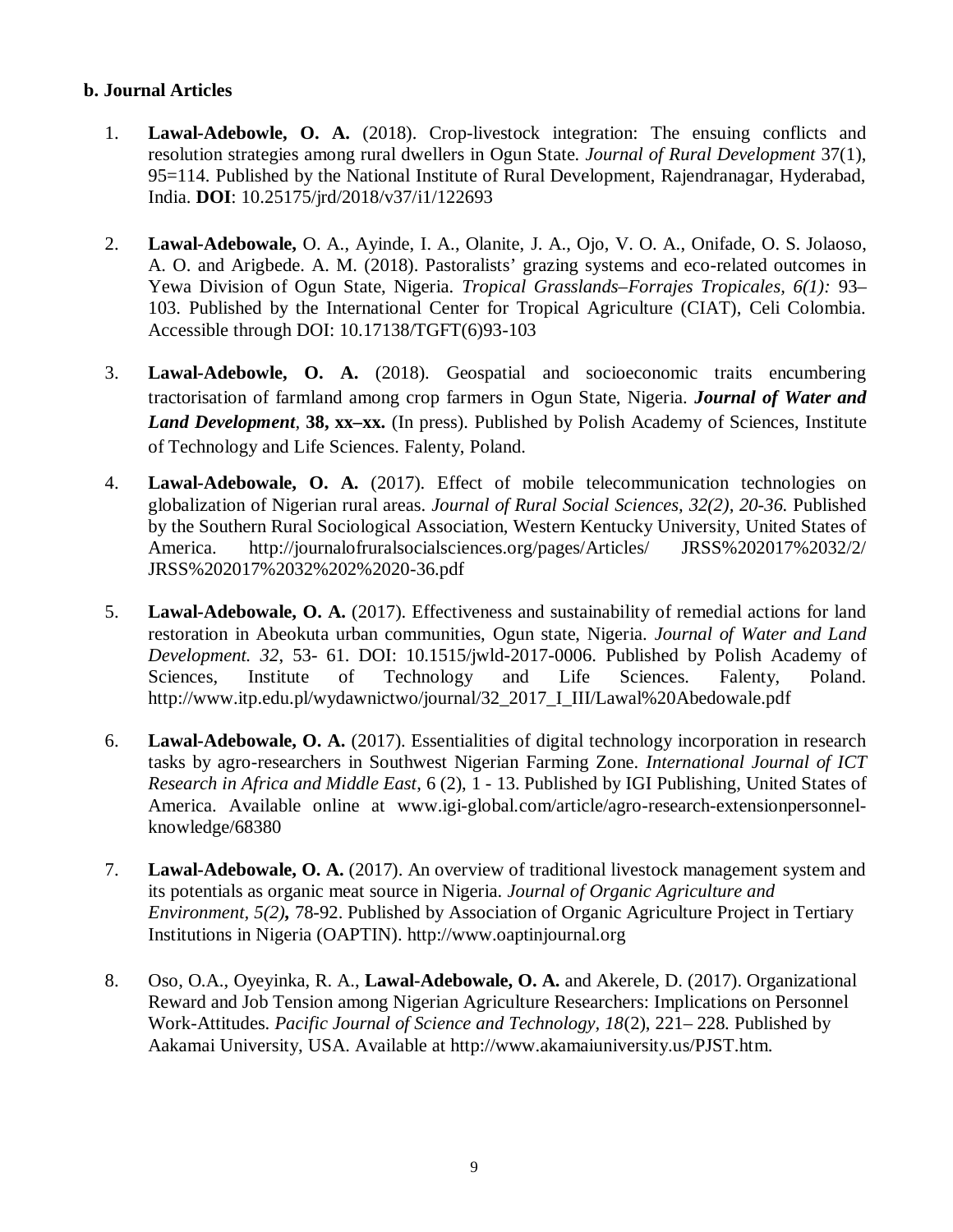- 9. Alarima, C. I., Aromolaran, A. K., **Lawal-Adebowale, O. A.,** Sodiya, C. I. and Bankole, L. O. (2016). Stress Factors Affecting Agricultural Students' Academic Performance in Federal University of Agriculture, Abeokuta. *Annals of Child and Youths Studies,* 7(2), 126–142. Published by National Research and Development Network of Children and Youth in Agriculture Programme in Nigeria. <http://www.cyiapnetwork.org.>
- 10. **Lawal-Adebowle, O. A.** (2015). Mobile ICT integration in extension service delivery: Case assessment of application variance in extension tasks executions in southwest Nigeria. *Journal of Extension Systems,* 31(2), 11 – 24. Published by Department of Agricultural and Extension Education, North Carolina University, Raleigh, United States of America. Available online at <http://www.jesonline.org/2015Dec.htm#Lawal>
- 11. **Lawal-Adebowle, O. A.** and Aromolaran, A. K. (2015). Indices of Land Degradation and Control Measures in Selected Urban Communities of Abeokuta, Ogun State, Nigeria. *International Journal of Social Ecology and Sustainable Development, 6*(4), 55 – 67. Published by IGI Publishing, United States of America.
- 12 Adewumi, O. O., **Lawal-Adebowale, O. A.** and Adegbenle, D. O. (2015). Rural farm families' probable acceptability of small ruminants' milk for consumption in Ogun State. *International Journal of Livestock Production*, 6(7), 78–86. DOI: 10.5897/IJLP2015.0252 <http://www.academicjournals.org/> article/article1437995242 Adewumi%20et%20al.pdf. Published by Academic Journals, Victoria Island, Lagos.
- 13 **Lawal-Adebowale, O. A.,** and Oyekunle, O. (2014) Agro-students' appraisal of online registration of academic courses in the Federal University of Agriculture Abeokuta, Ogun State Nigeria. *International Journal of Education using Information and Communication Technology,* 10(4), 139 – 154. <http://ijedict.dec.uwi.edu/viewarticle.php?id=1935.> Published by University of West Indies, West Indies.
- 14. Ojesanmi, A. O., **Lawal-Adebowale, O. A.,** Banmeke, T. O. A. and Adebayo, A, A, (2014)**.**  Analysis of agricultural research institutes' ICT integration and needs for research development in Southwest Zone of Nigeria. *African Journal of Agricultural Science and Technology,* 2 (1), 31–45. <http://www.oceanicjournals.org/ajast.> Published by Oceanic Journals, Port Harcourt, Rivers State, Nigeria.
- 15. **Lawal-Adebowale, O. A.,** Bodunde, H. A., Sodiya, C. I., Adamu, C. O., Adebayo, A. O. and Aromolaran, A. K. (2013). Effect of agricultural education on in-school rural youths' disposition to agriculture as means of livelihood in Ogun State. *Annals of Child and Youths Studies,* 4(1), 77–88. Published by National Research and Development Network of Children and Youth in Agriculture Programme in Nigeria.<http://www.cyiapnetwork.org.>
- 16. Aromolaran. A. K., **Lawal-Adebowale, O. A.** and Olaosebikan, O. (2013). Assessment of development projects by rural dwellers in Atakumas Local Government Area of Osun State, Nigeria. *Journal of Sustainable Development,* 10(1), 40–47. Published by Sustainable Livelihood and Development Network for Africa (SLIDEN), Abeokuta, Nigeria. <http://jsusdev.blogspot.com/2013/04/jsd-vol-10-no-1-march-2013-> special.html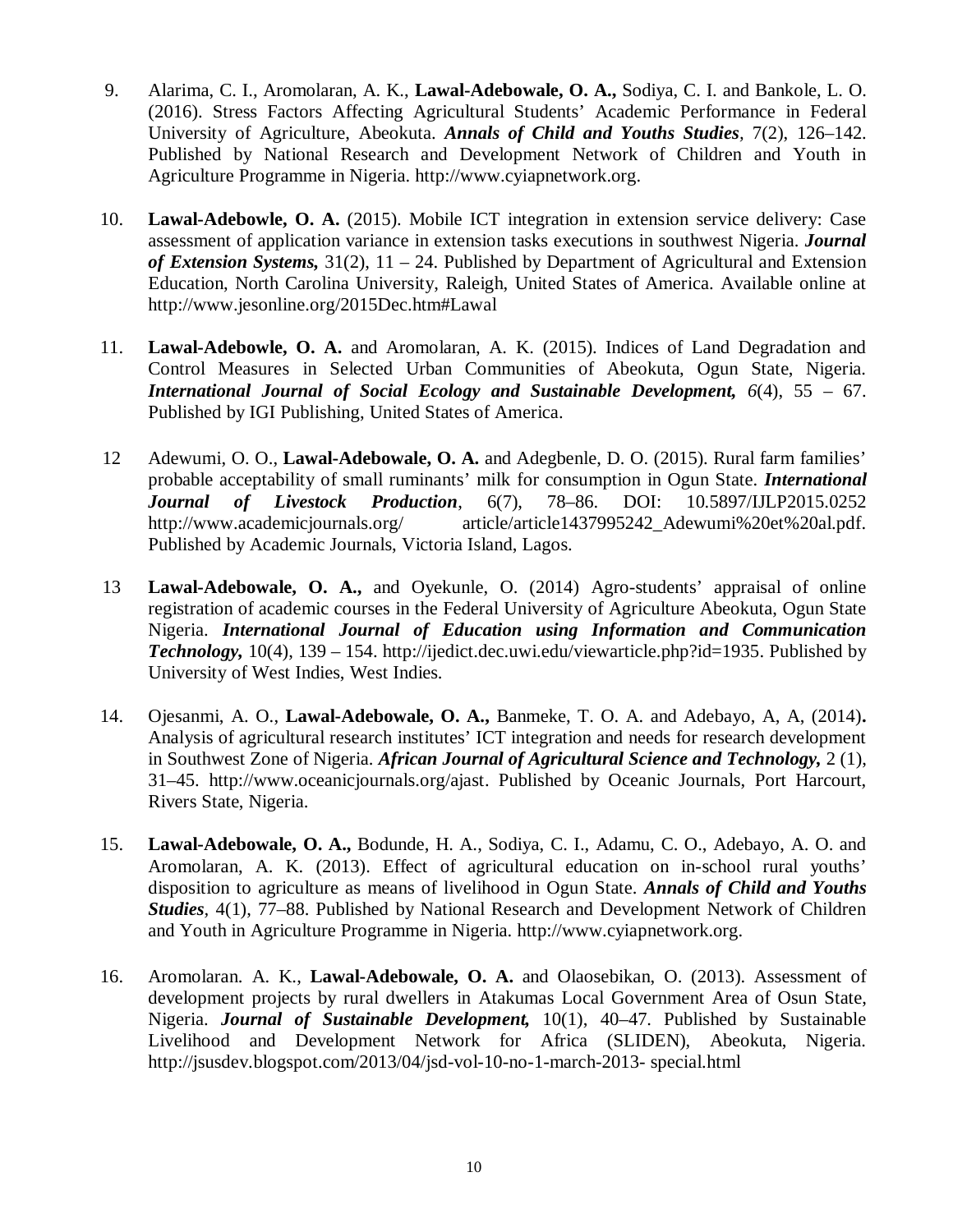- 17 **Lawal-Adebowale, O. A.** and Omotayo, A. M. (2012). Agro-research and extension personnel's knowledge of ICT applications for agricultural development in southwest-Nigeria. *International Journal of ICT Research and Development in Africa*, 3 (1): 46–63. Published by IGI Publishing, United States of America. Available online at www.igiglobal.com/article/agro-research-extensionpersonnel-knowledge/68380
- 18 **Lawal-Adebowale, O. A.** (2012). Factors influencing small ruminant production in selected urban communities of Abeokuta, Ogun State. *Nigerian Journal of Animal Production,* 39(1): 218–228. Published by the Nigerian Society for Animal Production.
- 19. Afolami, C. A., Obayelu, A. E., Agbolahor, M. U. and **Lawal-Adebowale, O. A.** (2012). Socioeconomic analysis of rice farmers and effects of group formation on rice production in Ekiti and Ogun States of Southwest Nigeria. *Journal of Agricultural Sciences,* 4(4): 233–244. Published by the Canadian Centre of Science, Canada. Available online at <http://dx.doi.org/10.5539/jas.v4n4p233.>
- 20 **Lawal-Adebowale, O. A.** and Alarima, C. I. (2011).Challenges of small ruminants production in selected urban communities of Abeokuta, Ogun State. *Agriculturale Conspectus Scientificus*, 76(2): 129–134. Published by Faculty of Agriculture, University of Zagreb, Croatia. Available online at <http://hrcak.srce.hr/index.php?show=clanak> &id\_clanak\_jezik=105190
- 21 Oyekunle, O., Olaoye, O. J., **Lawal-Adebowale, O. A.,** and Ayanda, I. F. (2011).Analysis of Multimedia Channels of Information available to Fish Farmers in Ogun State, Nigeria. *Journal of Humanities, Social Science and Creative Arts, 6*(1), 68–80. Published by the Federal University of Agriculture, Abeokuta.
- 22 Sodiya, C. I., Fakoya, E. O. and **Lawal-Adebowale, O. A.** (2011). Rural Women Use of Micro Finance in Ogun State, Nigeria. *Nigerian Journal of Farm Management,* 12 (1): 14–20. Published by Farm Management Association of Nigeria.
- 23 **Lawal-Adebowale, O. A.** and Akeredolu-Ale, B. I. (2010). Agricultural workers' perception of information and communication technology usage for agricultural development in Southwest Nigeria. *Journal of Social Development in Africa,* 25 (2): 147 – 176. Published by the School of Social Works, University of Zimbabwe, Zimbabwe. Available online at <http://www.ajol.info/index.php/jsda/article/view/65060>
- 24. **Lawal-Adebowale, O. A.,** Fakoya, E. O. and Sodiya, C. I. (2010). Homestead gardening and its contributory benefits to livelihood status of urban households in Ogun State. *Journal of Forestry Research and Management.* 7: 23 – 41. Published by the Forestry Research Institute of Nigeria.
- 25 Apantaku, S. O. and **Lawal-Adebowale, O. A.** (2009). ICT status of agricultural research and extension organisations in south-western Nigeria: policy implications for ICT-based information exchanges. *Journal of Applied Agricultural Research.*1: 3 – 12. Published by the Agricultural Research Council of Nigeria. Available online at [http://www.jaar](http://www.jaar-)ng.org/index.php?option=com\_remository&Itemid=44&func=download&id=18&chk=7a176cd 79d1d70f484f41f20c5411e51&no\_html=1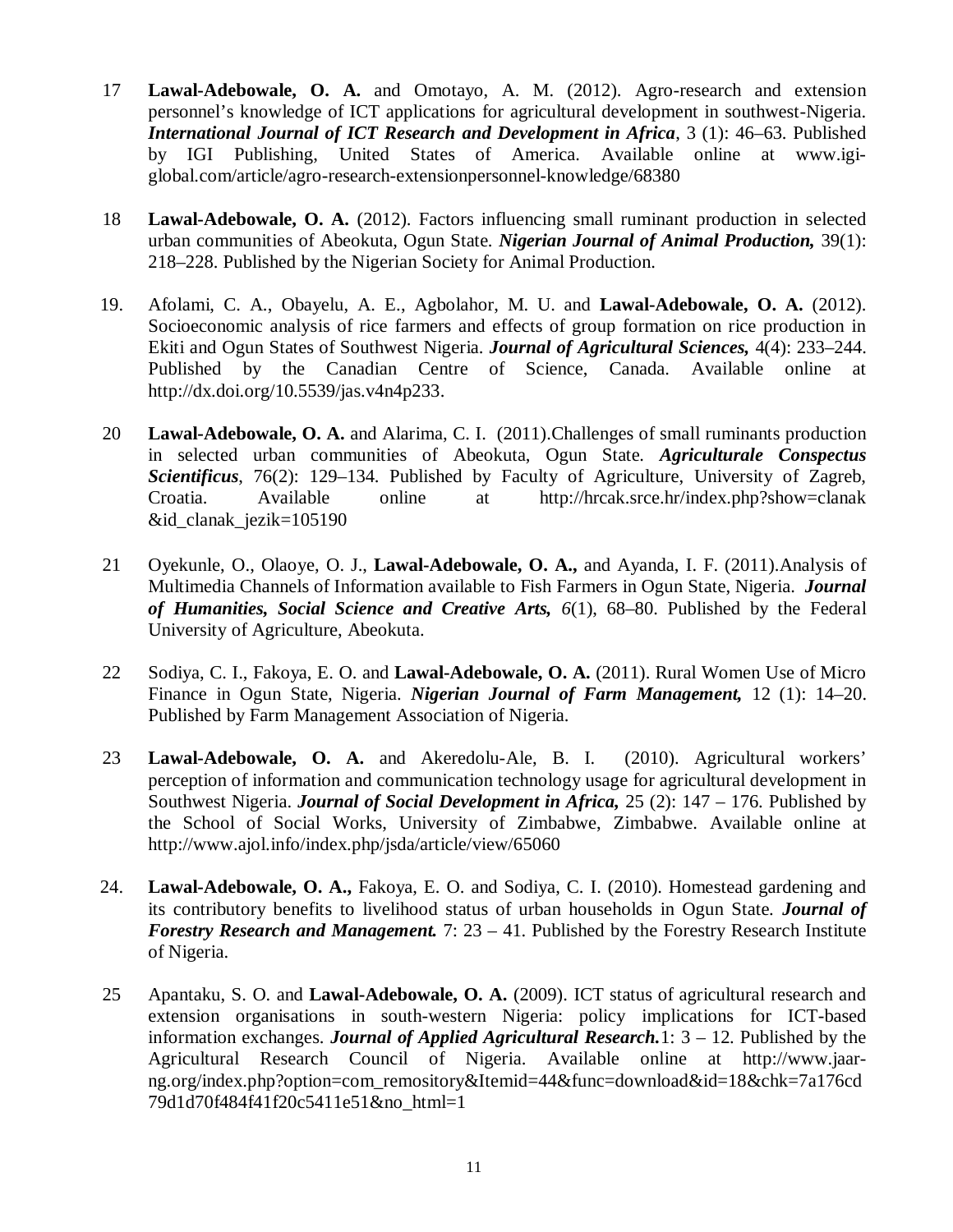- 26 Sodiya, C. I., Adedire, M. O. and **Lawal-Adebowale, O. A.** (2009). Land holding rights of Fulani pastoralists and its effect on the agropastoral production system in Ogun State, Nigeria. *Tropicultura***,** 27(2): 65 – 69. Published by Agri-Oversea, Brussel. Available online at <http://www.tropicultura.org/text/v27n2/65.pdf.>
- 27 Isiaka, B. T., **Lawal-Adebowale, O. A.,** and Oyekunle, O. (2009). Agricultural extension agents' awareness of ICT potentials and training needs on usage for improved extension service delivery in selected states of southwest Nigeria. *Journal of Humanities, Social Sciences and Creative Arts* (JHSSCA) Series C. Published by the University of Agriculture, Abeokuta.
- 28 Sodiya, C. I., **Lawal-Adebowale, O A.** and Fabusoro, E. (2007). Effect of private and public extension services on adoption of promoted cassava-based technologies in Ogun State, Nigeria. *Journal of Agricultural and Food Information.* 8(1): 35 – 45. Published by Haworth Press, United States of America. Available online at <http://www.tandfonline.com/> doi/abs/10.1300/J108v08n01\_05
- 29 Fabusoro, E. **Lawal-Adebowale,** O. A. and Akinloye, A. K. (2007). A study of rural livestock farmers' patronage of veterinary services for healthcare of small farm animals in Ogun State. *Nigerian Journal of Animal Production,* 34(1): 132 – 138. Published by the Nigerian Society for Animal Production.
- 30 **Lawal-Adebowale, O. A.,** Omotayo, A. M. and Okuneye, P. A. (2006). Estimation of rainfall indices for determination of length of growing season and timing of crop cultivation in Ogun State. *Moor Journal of Agricultural Research.* 7(1):56 – 62. Published by the Institute for Agricultural Research & Training.
- 31 Ashimolowo, O. R., **Lawal-Adebowale, O. A.,** Sodiya, C. I. and Osamiluyi, O. B. (2006). Sedentarisation and Livelihoods: A Case Study of Fulani Women in Abeokuta North, Ogun State. *Journal of Social Development in Africa.* 21 (2): 103 – 118. Published by the School of Social Works, University of Zimbabwe. Available online at <http://www.ajol.info/> index.php/jsda/article/view/65060
- 32. Sodiya, C. I., Ashimolowo, O. R., **Lawal-Adebowale, O. A.** and Adamu, C. O. (2006). Analysis of the Roles and Selected Activities of Fulani Women of the Sedentarised Pastoralists in Ogun State. *The Ogun Journal of Agricultural Sciences.* 4: 49 – 60. Published by Olabisi Onabanjo Univeristy, Ogun State, Nigeria
- 33. **Lawal-Adebowale, O. A.,** Okuneye, P. A. and Apantaku, S. O. (2005). Rainfall variability in the rainforest zone and its implications for seasonal cropping activities in Ogun State. *Bowen Journal of Agriculture*. 2(2): 154 – 161. Published by Faculty of Agriculture, Bowen University. Available online at<http://ajol.info/index.php/bja/article/view/41889.>
- 34. **Lawal-Adebowale O. A.** and Oyegbami, A. (2004). Determinants of seasonal arable crop production among selected farmers in Ogun State. *Moor Journal of Agricultural Research.* 5(1):  $49 - 58$ . Published by the Institute of Agricultural Research & Training.
- 35 Apantaku, S. O., **Lawal-Adebowale, O. A.** and Omotayo A. M. (2004): Rainfall distribution pattern and its implications for seasonal farming calendar of agricultural extension services in Ogun State, Nigeria. *Journal of Agricultural Science, Sciences, Environment and Technology* (ASSET) Series A. 4(1): 177 – 187. Published by University of Agriculture, Abeokuta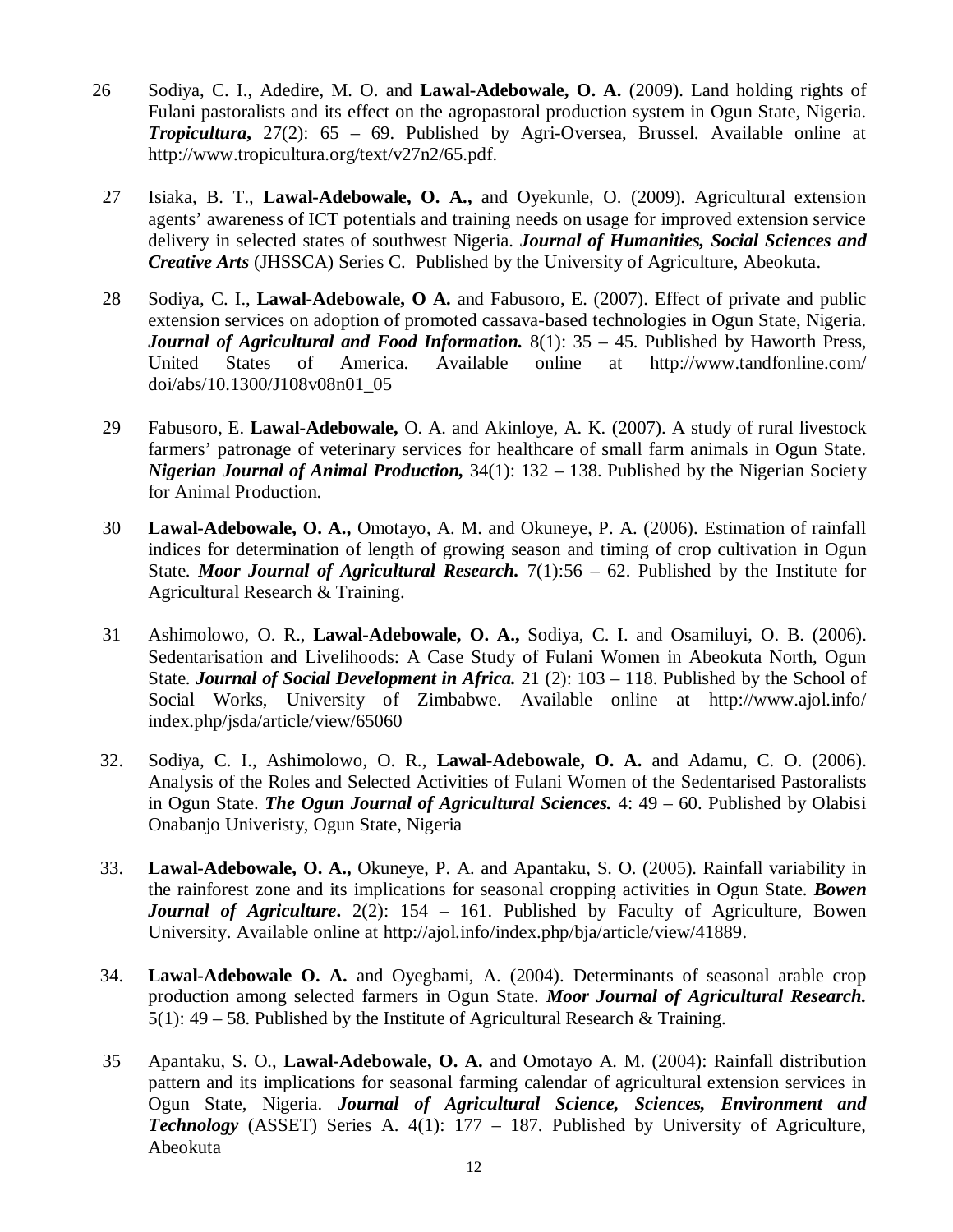## **c. Chapters in books**

- 36. **Lawal-Adebowale, O. A.** (2017). Urban agriculture practice in Nigeria: Dynamics of production, impacts and innovative actions for sustainability. In P. Gorawala and S. Mandhatri (Eds.). *Agricultural Research Updates* (Vol 19). pp 163–236. Published by Nova Science Publishers Inc., New York. [https://www.novapublishers.com/catalog/product\\_info.](https://www.novapublishers.com/catalog/product_info.) php?products\_id=61249
- 37. **Lawal-Adebowale, O. A.** (2017). Food education: an essential tool for stimulating households' cognition of nutritional values of safe and quality food consumption in Nigeria. In A. Méndez-Vilas (Ed.) Science within Food: Up-to-date Advances on Research and Educational Ideas. pp 106–116. Published by Formatex Research Centre, Badajoz, Spain. Available online at <http://www.formatex.info/foodscience1/book/106-116.pdf>
- 38 **Lawal-Adebowale, O. A.** (2015). Mobile Phone Revolution and its Dimensional Social and Economic Impacts in Nigeria's Context. In P. E. Thomas, M. Srihari & S. Kaur (Eds). Handbook of Research on Cultural and Economic Impacts of the Information Society. pp 441– 472. Published by IGI Publishing, USA. DOI: 10.4018/978-1-4666-8598-7.ch017
- 41 **Lawal-Adebowale, O. A.** (2014). Rural ICT penetration: An exposition of integration and exploration potentials for rural development in Nigeria. In D. Das Gupta (ed.). Advances in extension education and rural development. pp 137–150. Published by Agrobios, India. Available online at [www.agrobiosindia.com/searchresult.aspx?type0&text=advances%20in%](http://www.agrobiosindia.com/searchresult.aspx?type0&text=advances%20in%) 20extension %20education%20and%20rural%20 development.
- 42 **Lawal-Adebowale, O. A.** (2014). Conceptual model of ICT integration in research-extensionfarmer linkage system for the Nigerian agricultural system. In D. Das Gupta (ed.). Advances in extension education and rural development. pp 215–224. Published by Agrobios, India. Available online at [www.agrobiosindia.com/searchresult.aspx?type0&text=advances%20in%](http://www.agrobiosindia.com/searchresult.aspx?type0&text=advances%20in%) 20extension %20education%20and%20rural%20 development.
- 43. **Lawal-Adebowale, O. A.** (2013). ICT in Agricultural Development: Its Diffusion and Adoption Pattern in Nigeria's Agricultural System. In B. Mamube & C. Z. Patrikakis (eds.) E-Agriculture and Rural Development: Global Innovations and Future Prospects. pp 60 – 67. Published by IGI Global Publishing, United States of America. Available online at <http://www.igi-global.com/chapter/ict-agricultural-development/72267.>
- 44 **Lawal-Adebowale, O. A.** (2012). Dynamics of Ruminant Livestock Management in the Context of the Nigerian Agricultural System. In K. Javed (ed.), *Livestock Production***.** pp 61– 80. [http://www.intechopen.com/articles/show/title/dynamics-of-ruminant-livestock](http://www.intechopen.com/articles/show/title/dynamics-of-ruminant-livestock-)management-in-the-context-of-the-nigerian-agricultural-system. Published by In Tech Open Science, Slavka Krautzeka, Croatia.<http://www.intechopen.com/>
- 45 Apantaku, S. O. and **Lawal-Adebowale, O. A.** (2012). Community development: conceptual perspectives and definitions. In S. F. Adedoyin (ed.), *Rural, Agricultural and Environmental Sociology in Nigerian,* 44–54. Published by Nigerian Rural Sociological Association.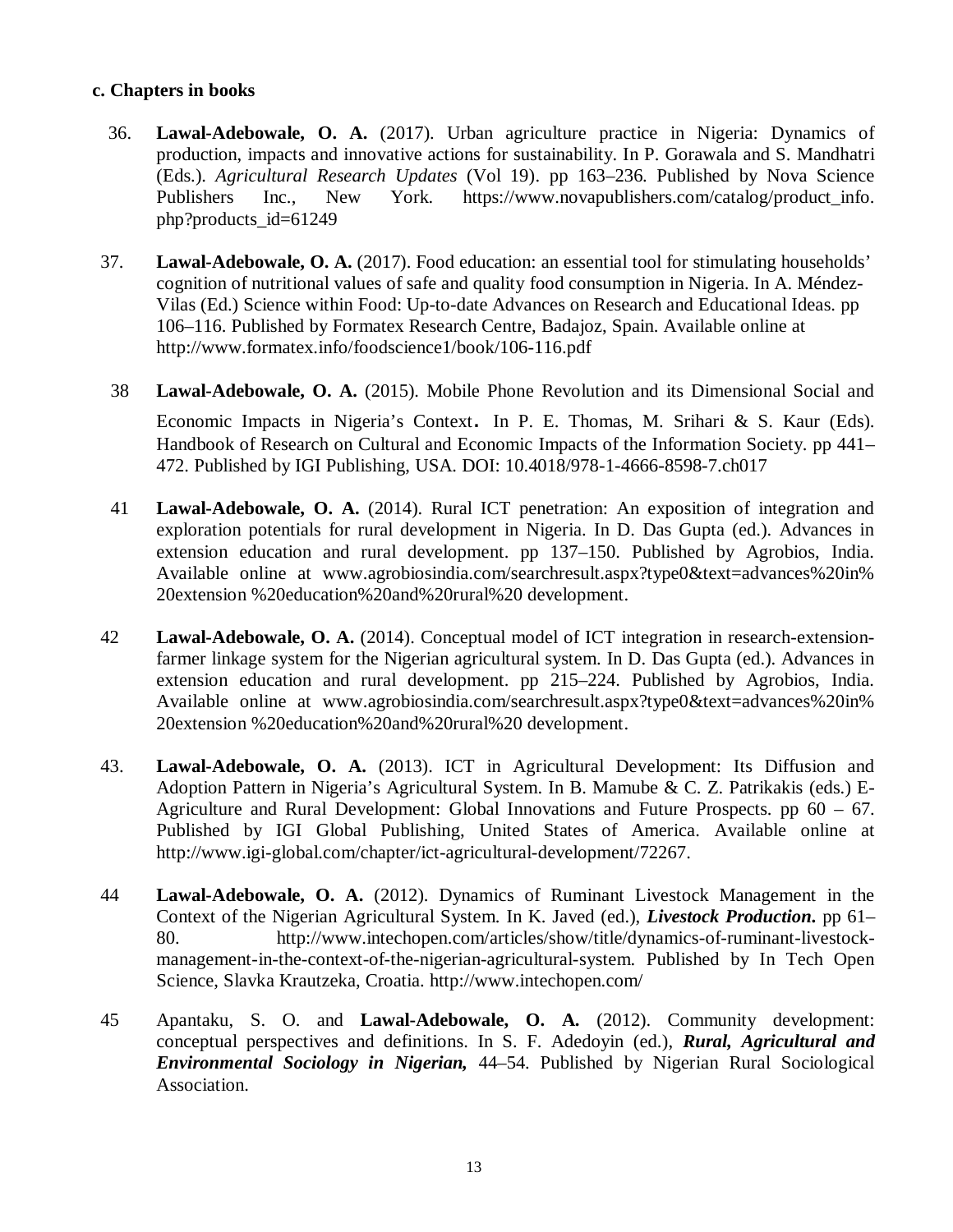46 **Lawal-Adebowale, O. A.** (2009). Information and communication technology: its potentials for enhanced agricultural extension services and rural development. In J. U. Agbamu (Ed.), *Perspectives in Agricultural Extension and Rural Development,* 214–258. Owerri: Published by Springfield Publishers.

## **d. Edited Conference Proceedings**

- 47. **Lawal-Adebowale, O. A.** (2015). Nigerian agriculture in the oil dregs: Enacting responsive action for its mining and economic development of the nation. **Proceeding of Agricultural Society of Nigeria (ASN).** S. I. Omeje, S. O. Emosairue, C. C. Chukwuji, L. Bratte, J. O. Isikwenu, R. A. Isiorhovoja and M. O. Agbogidi (Eds). Published by Agricultural Society of Nigeria. pp 246 – 249
- 48. **Lawal-Adebowale, O. A.** (2013). ICT-Agriculture integration: A pathway to transformational development of Nigeria; agriculture. **Proceeding othe 47th Annual Conference of the Agricultural Society of Nigeria (ASN).** J. A., Adeniran, J. O. Saka, A. G. Ibrahim, M. O. Adenekan, A. O. Atere and V. A. Adeyemi (eds.). pp 862 – 866. Published by ASN.
- 49 **Lawal-Adebowale, O. A.** (2012). Cognition of agroclimate change: An essentiality for amenable farm enterprise production and responsive extension service delivery in Nigeria. **Proceedings the 17th Annual Conference of the Agricultural Extension Society of Nigeria (AESON).** M. C. Madukwe (ed). pp 260 – 271. Published by AESON.
- 50. **Lawal-Adebowale, O. A.** (2011). Technical issues in productive resources development and the policy framework for agricultural transformation in Nigeria. **Proceedings 25th Annual Conference of Farm Management Association of Nigeria (FAMAN),** S. A. Odedina, Osuntade, O. B., Adebayo, K., Awodun, M. O. and Fapohunda, O. O. (eds.), 124 – 131. Published by FAMAN
- 51 **Lawal-Adebowale, O. A.** (2011). Telecom sector policy deregulation and mobile phone diffusion in Nigeria – an assessment of impact on adoption and usage**. Proceeding 3rd Annual Conference of African Society for Information and Communication Technology (ASICT),** V. Mbarika, Boatrng, R. and Longe, E. (Eds.) 113 – 120. Published by ASICT
- 52 **Lawal-Adebowale, O. A.** (2010). ICT in agriculture: overcoming the challenge in the Nigerian agricultural system. **Proceedings 15th Annual Conference of Agricultural Extension Society of Nigeria (AESON),** M. C. Madukwe (ed) 177 – 185. Published by AESON.
- 53 **Lawal-Adebowale, O. A.** (2008). Information and communication technology development policy: the implications for enhanced research-extension-farmer linkage system in Nigeria. **Proceedings 13th Annual Conference of Agricultural Extension Society of Nigeria (AESON),** M. C. Madukwe (ed) 120 – 131. Published by AESON.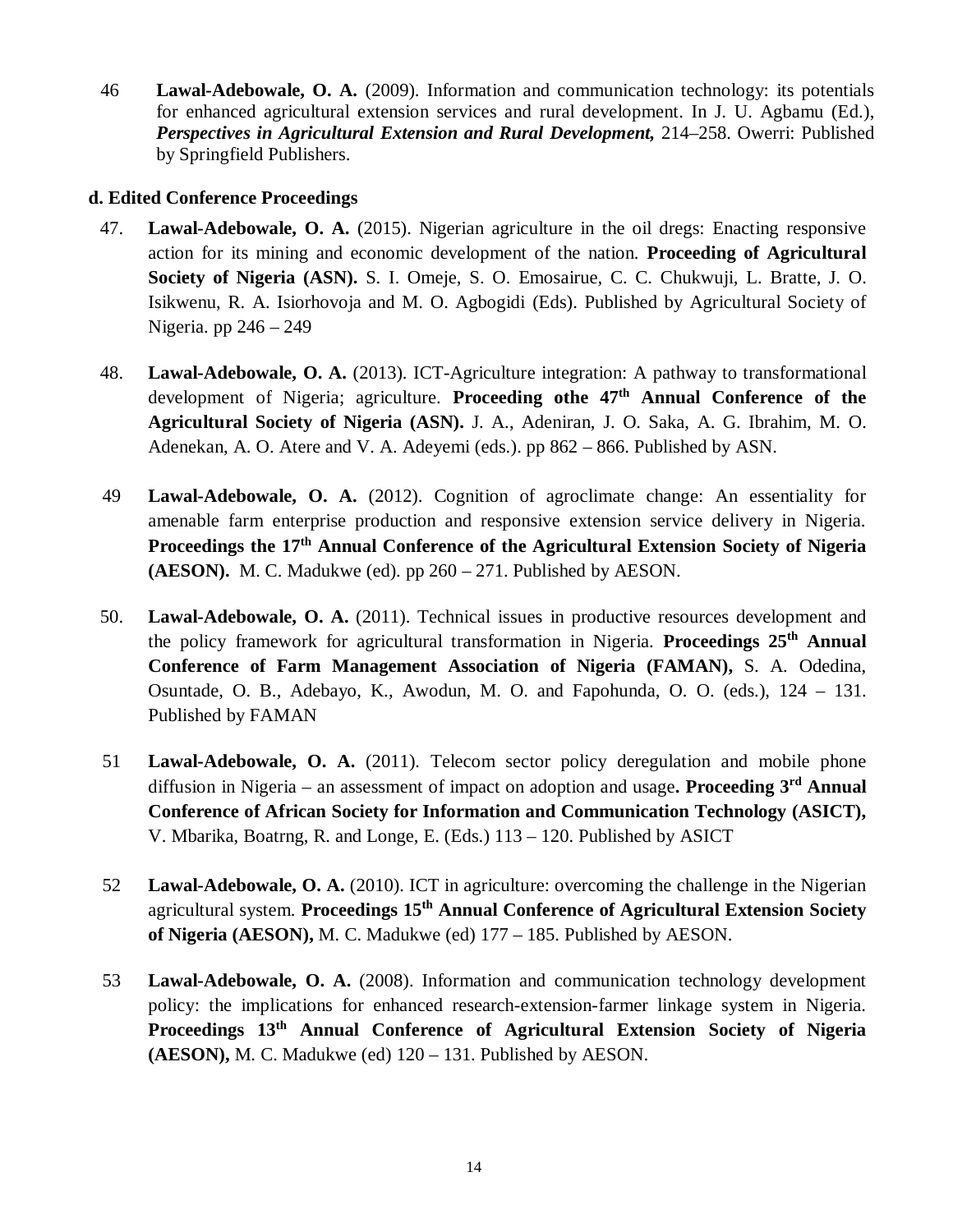- 54 **Lawal-Adebowale, O. A.** (2007). "Fixed wireless telephony system": a helpline for bridging rural digital divide and transformation of rural communities in Southwest Nigeria. **Proceedings 16th Annual Conference of Nigerian Rural Sociological Association (NRSA),** A. A. Ladele (ed.) 241 -245. Published by NRSA.
- 55 **Lawal-Adebowale, O. A.** (2007). Essentials of information and communication technology infrastructure in agricultural and rural development. **Proceedings 21st Annual Conference of Farm Management Association of Nigeria (FAMAN),** J. Aihonsu, Oubanjo, O. O., Akinleye, S. O. And Okuneye, P. A. (eds.) 241 -245. Published by FAMAN.
- 56 **Lawal-Adebowale, O. A.** and Adebayo, K. (2006). Information and communication technologies: pathways for effecting feedback in mass method of extension message delivery. **Proceedings 11th Annual Conference of Agricultural Extension Society of Nigeria (AESON),** M. C. Madukwe (ed.) 183 – 189. Published by AESON.

## **e. Oral conference/seminar presentations**

- 1. Lawal-Adebowale, O. A. (2018). Emerging information and communication technologies and its appropriation for social and economic usage by smallholder farmers in Nigeria. Presentation at the  $4<sup>th</sup>$  conference of the International Association of Agricultural Information Specialists (IAALD), held between May 30 and June 1, 2018, at Leriba Hotel and Spa, Centurion, South Africa
- 2. **Lawal-Adebowale, O. A.** (2016). Exploration of experiential teaching and learning for motivational development of new generations of farmers: The Nigerian situation. Presentation at the XIV World Congress of International Rural Sociology Association, August 10 – 14, 2016. Ryerson University, Toronto Ontario
- 3. **Lawal-Adebowale, O. A.** (2016). Mobile telecommunication penetration in Nigeria and its transitional effects on rural dwellers' social relations reconfiguration in the globalisation drives. Presentation at the XIV World Congress of International Rural Sociology Association, August 10–14, 2016. Ryerson University, Toronto Ontario

## **10. MAJOR CONFERENCES ATTENDED WITH PAPERS READ**

- i. Fourth International conference of the International Association of Agricultural Information Specialists (IAALD)–Africa held at Leriba Hotel and Spa, Centurion, South Africa between May 30–June 1, 2018. **Paper read:** Emerging information and communication technology and its appropriation for social economic development of the Nigerian rural dwellers.
- ii. Thirty first Annual Conference of Farm Management Association of Nigeria (FAMAN) held at Abubakar Tafawa Balewa Univerisity (ATBU), October 9–12, 2017 with the theme: Repositioning Institutions for Entrepreneurship and Healthy Agriculture for Sustainable Economic Growth in Nigeria. **Paper read:** ICT-based entrepreneurship skill development of rural farmers: A framework for economic growth in Nigeria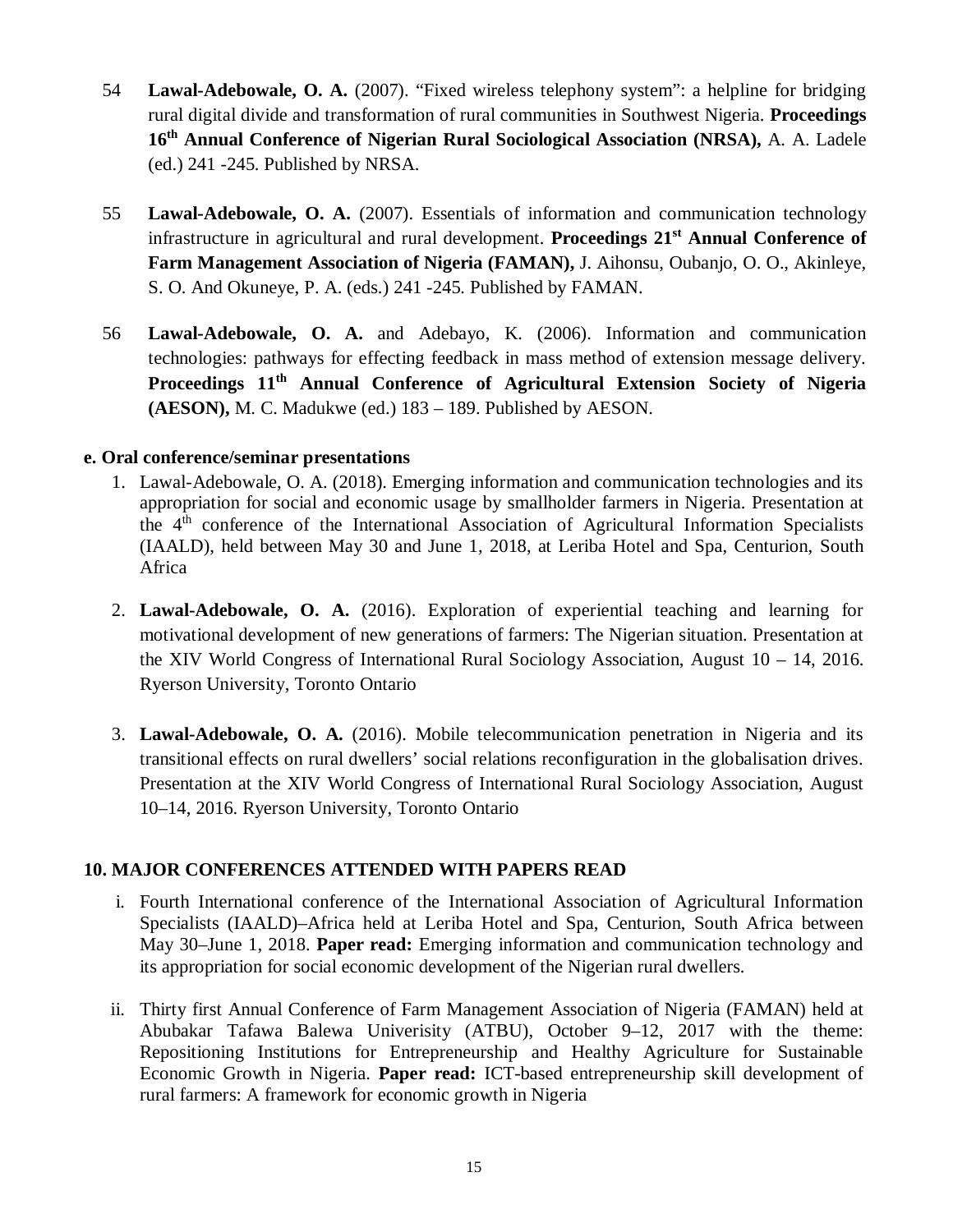- iii. Twenty fifth Annual conference of the Rural Sociological Association of Nigeria (RuSAN) held at the University of Oye-Ekiti, Ekiti State, October 9–12, 2016 with the theme: Conflict, Peace Building and Rural Development. **Paper read:** Crop-livestock integration: The ensuing conflicts and resolution strategies among rural dwellers in Ogun State
- iv. Fourteenth World Congress of International Rural Sociology Association (IRSA) held at Ryerson University, Toronto Ontario, Canada between August 10 and 14, 2016. **Papers Read:** 
	- a. Exploration of experiential teaching and learning for motivational development of new generations of farmers: The Nigerian situation
	- b. Mobile telecommunication penetration in Nigeria and its transitional effects on rural dwellers' social relations reconfiguration in the globalisation drives
- v. Forty ninth Annual Conference of Agricultural Society of Nigeria (ASN) held at Delta State University, Asaba Campus, Asaba, November 4– 8, 2015. **Paper read:** Nigerian agriculture in the oil dregs: Enacting responsive action for its mining and economic development of the nation
- vi. Forty seventh Annual Conference of Agricultural Society of Nigeria (ASN) held at the Federal College of Animal Health and Production Technology, Moore Plantation, Ibadan,  $4<sup>th</sup> - 8<sup>th</sup>$ November, 2013. **Paper read:** ICT-Agriculture integration: A pathway to transformational development of Nigeria's agriculture.
- vii. Twenty first Annual conference of the Nigerian Rural Sociological Association (NRSA) held at the University of Ibadan, Ibadan, October 7–11, 2012. **Paper read:** Transformational Development of the Nigerian Rural System: A Clue from the Asian 'Dragolephant' Development Strategies
- viii. Seventeenth Annual conference of the Agricultural Extension Society of Nigeria (AESON) held at University of Nigeria, Nsuka, March 11–14, 2012. **Paper read:** Cognition of agroclimate change: An essentiality for amenable farm enterprise production and responsive extension service delivery in Nigeria.
	- ix. Twenty fifth Annual Conference of Farm Management Association of Nigeria (FAMAN) held at Federal College of Agriculture, Akure, September 5 – 8, 2011. **Paper read:** Technical issues in productive resources development and the policy framework for agricultural transformation in Nigeria.
	- x. Third Annual Conference of African Society for Information and Communication Technology (ASICT) held at Covenant and Bells Universities, Ota, March 23–26, 2011. **Paper read:** Telecom sector policy deregulation and mobile phone diffusion in Nigeria – an assessment of impact on adoption and usage.
	- xi. Fifteenth Annual Conference of Agricultural Extension Society of Nigeria (AESON) held at Obafemi Awolowo University, May10–14 2010. **Paper read:** ICT in agriculture: overcoming the challenge in the Nigerian agricultural system.